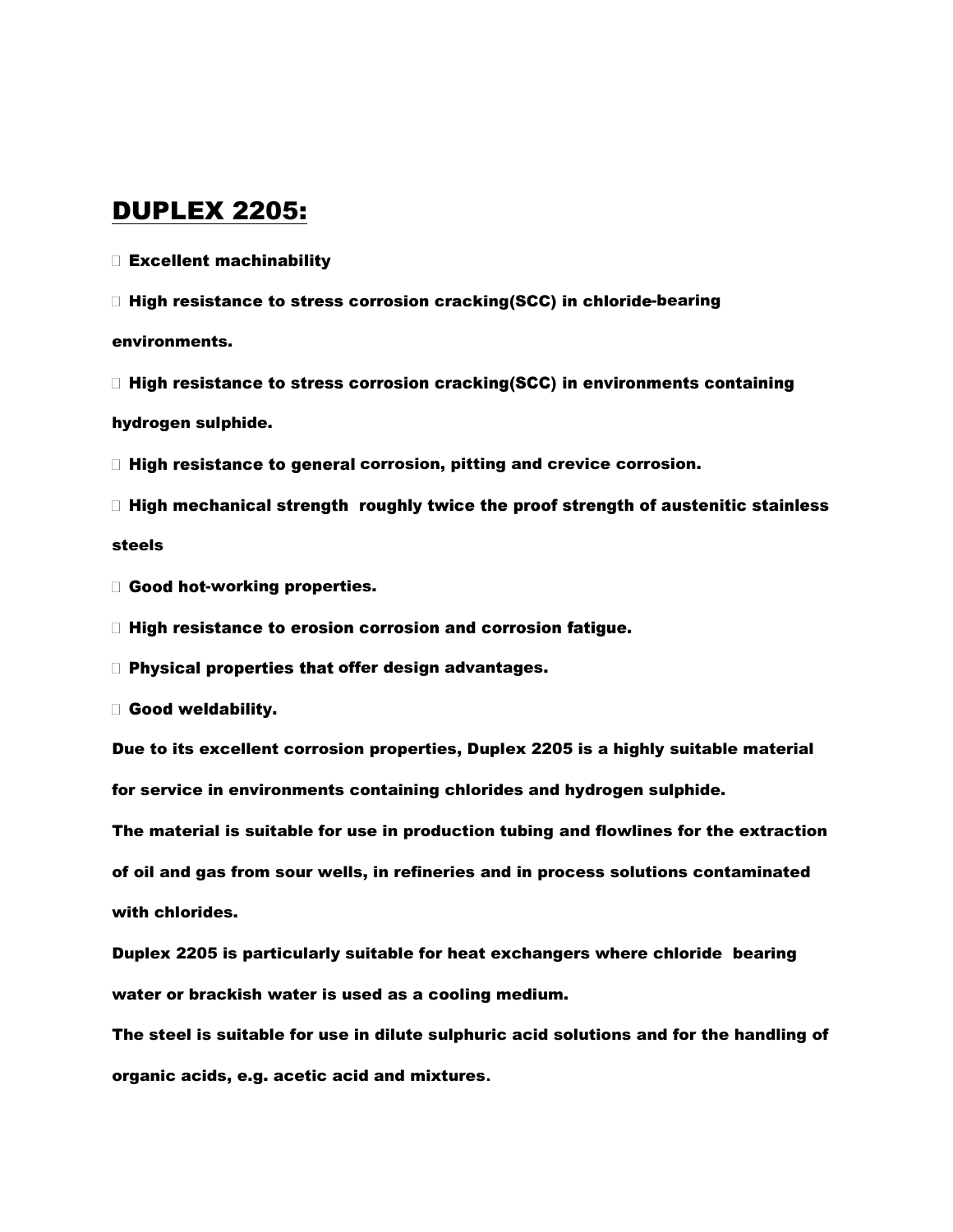# CHEMICAL PROPERTIES(Limiting Chemical Composition**%** )

| <b>Ni</b>      | C            | Mn         | <b>Fe</b>                    | S | Si  | Cr            | Р     | Mo          | N           |
|----------------|--------------|------------|------------------------------|---|-----|---------------|-------|-------------|-------------|
| $4.5 -$<br>6.5 | 0.030<br>max | 2.0<br>max | $63.75 -   0.020  $<br>70.36 |   | max | $1.0$ 22 - 23 | 0.030 | $3.0 - 3.5$ | 0.14 - 0.20 |

# PHYSICAL PRPERTIES

|                   | `Density           |                                 | <b>CTE, linear</b>             | <b>Specific Heat Capacity</b>             |                         |  |  |
|-------------------|--------------------|---------------------------------|--------------------------------|-------------------------------------------|-------------------------|--|--|
| g/cm <sup>3</sup> | Ib/in <sup>3</sup> | @Temperature<br>$20.0 - 100 °C$ | @Temperature<br>68.0 - 212 °F  | @Temperature<br>$20.0 \text{ }^{\circ}$ C | @Temperature<br>68.0 °F |  |  |
| 7.82              | 0.283              | 13.7 $\mu$ m/m-°C               | $7.60 \mu$ in/in- $\epsilon$ F | $0.418$ J/g-°C                            | $0.100$ BTU/Ib-<br>°F   |  |  |